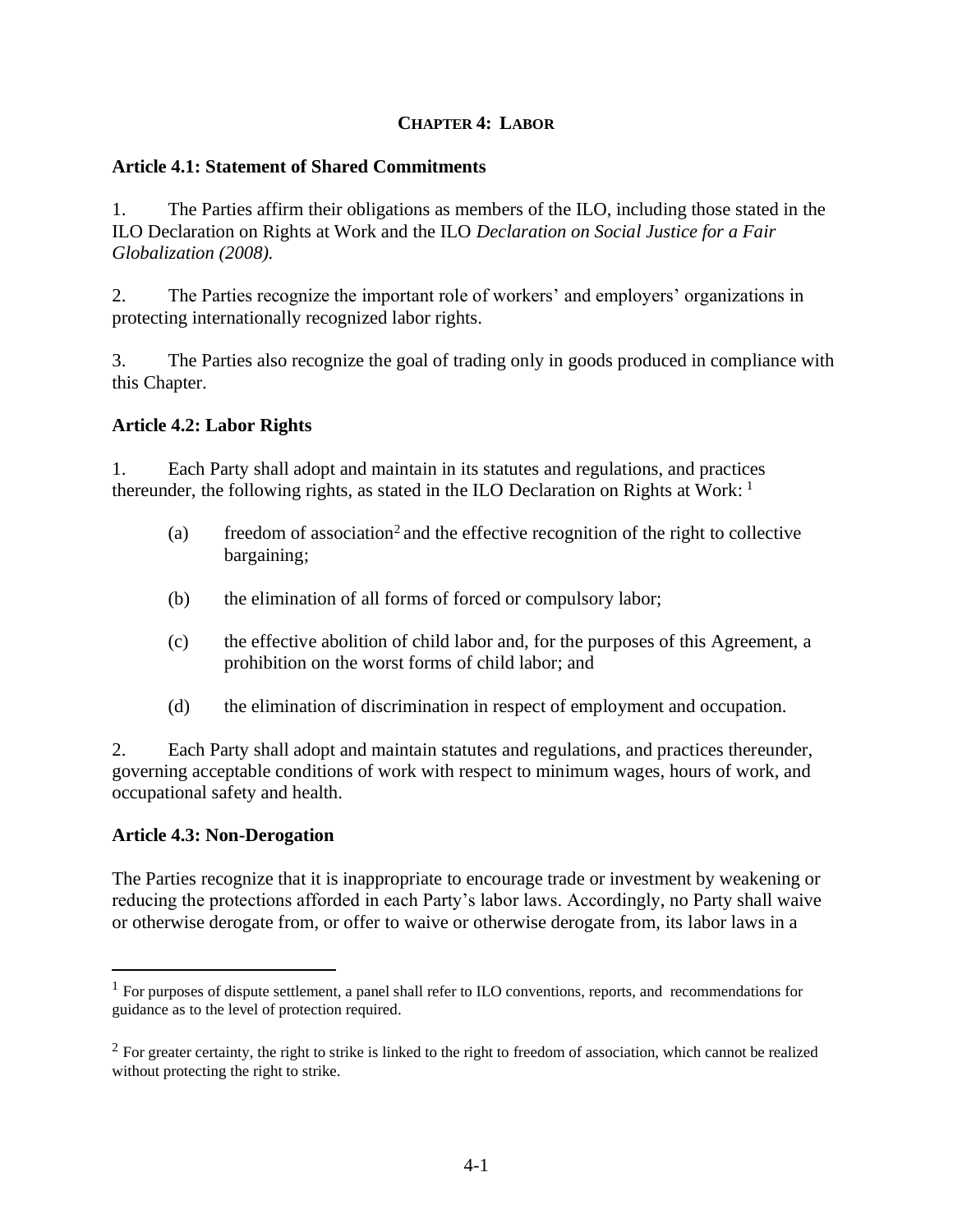manner that weakens or reduces the protection afforded in those laws to encourage trade or investment.

# **Article 4.4: Enforcement of National Labor Laws**

1. No Party shall fail to effectively enforce its labor laws.

2. Each Party shall promote compliance with its labor laws through appropriate government action, such as by:

- (a) appointing and training inspectors;
- (b) monitoring compliance and investigating suspected violations, including through unannounced on-site inspections, and giving due consideration to requests to investigate an alleged violation of its labor laws;
- (c) seeking assurances of voluntary compliance;
- (d) requiring record keeping and reporting;
- (e) encouraging the establishment of labor-management committees to address labor regulation of the workplace;
- (f) providing or encouraging mediation, conciliation, and arbitration services;
- (g) initiating, in a timely manner, proceedings to seek appropriate sanctions or remedies for violations of its labor laws; and
- (h) implementing remedies and sanctions imposed for noncompliance with its labor laws, including timely collection of fines and reinstatement of workers.

### **Article 4.5: Forced or Compulsory Labor**

1. Each Party shall prohibit the importation of goods into its territory from other sources produced in whole or in part by forced or compulsory labor, including forced or compulsory child labor.

2. To assist in the implementation of paragraph 1, the Parties shall establish cooperation for the identification and movement of goods produced by forced labor as provided for under Article 4.11.5(c)(Cooperation).

### **Article 4.6: Violence Against Workers**

The Parties recognize that violence, threats, and intimidation are common tactics deployed to deprive of workers and labor organizations of the ability to exercise the rights set out in Article 4.2 (Labor Rights). Accordingly, no Party shall fail to address violence or threats of violence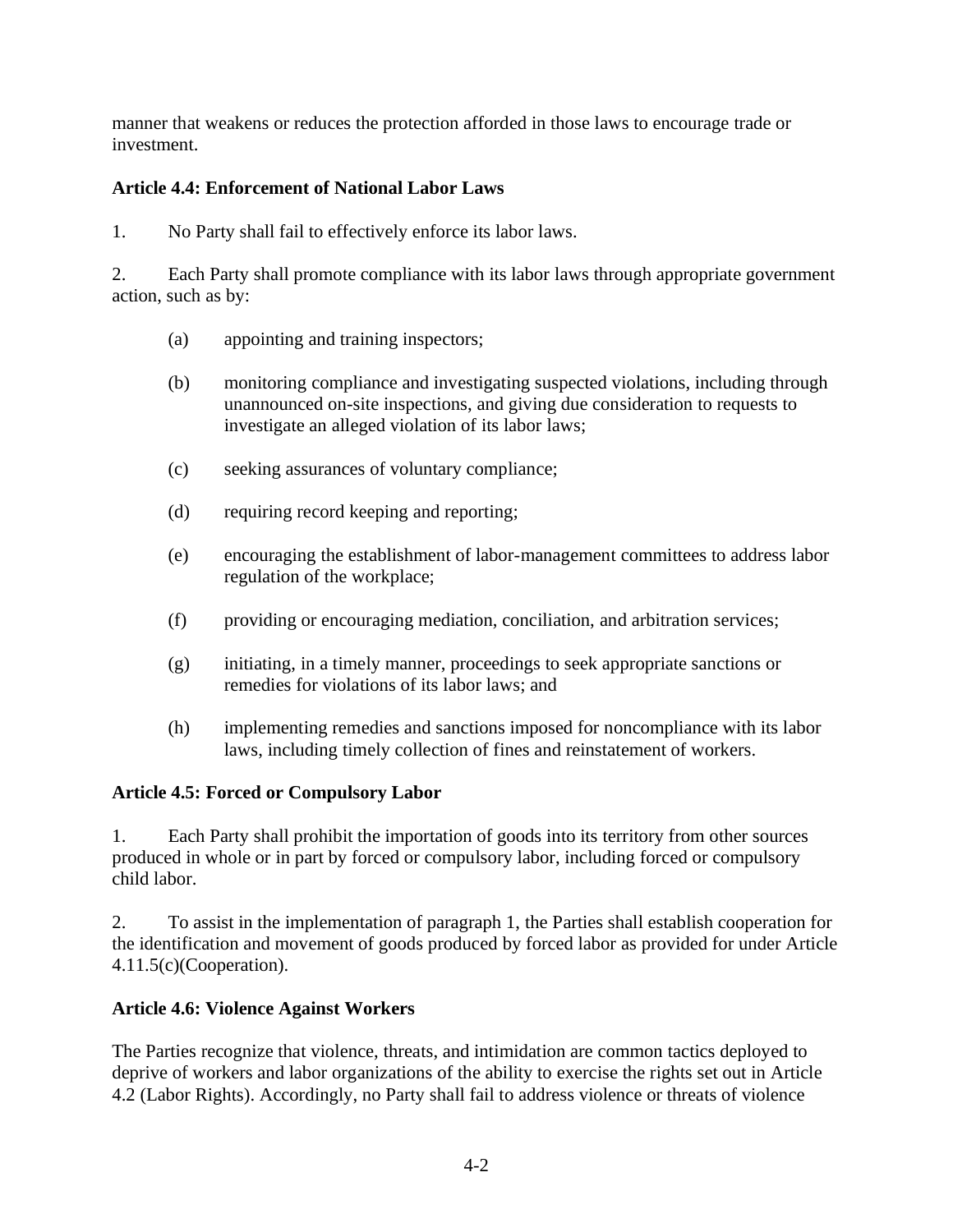against workers related to exercising or attempting to exercise the rights set out in Article 4.2 (Labor Rights).

# **Article 4.7: Migrant Workers**

The Parties recognize the vulnerability of migrant workers with respect to labor protections. Accordingly, each Party shall ensure that migrant workers receive protection under its labor laws, whether they are nationals or non-nationals of the Party.

### **Article 4.8: Discrimination in the Workplace**

Each Party shall implement policiesto

- (a) protect workers against employment discrimination on the basis of sex (including with regard to sexual harassment), pregnancy, sexual orientation, gender identity, and caregiving responsibilities;
- (b) provide job- protected leave for birth or adoption of a child and care of family members; and
- (c) protect against wage discrimination.

## **Article 4.9: Public Awareness and Procedural Guarantees**

1. Each Party shall promote public awareness of its labor laws, including by ensuring that information related to its labor laws and enforcement and compliance procedures is publicly available.

2. Each Party shall ensure that a person with a recognized interest under its law in a particular matter has appropriate access to tribunals for the enforcement of its labor laws. These tribunals may include administrative tribunals, quasi-judicial tribunals, judicial tribunals, or labor tribunals, as provided for in each Party's law.

3. Each Party shall ensure that proceedings before these tribunals for the enforcement of its labor laws:

- (a) are fair, equitable and transparent;
- (b) comply with due process of law;
- (c) do not entail unreasonable fees or time limits or unwarranted delay; and
- (d) that any hearings in these proceedings are open to the public, except where the administration of justice otherwise requires, and in accordance with its applicable laws.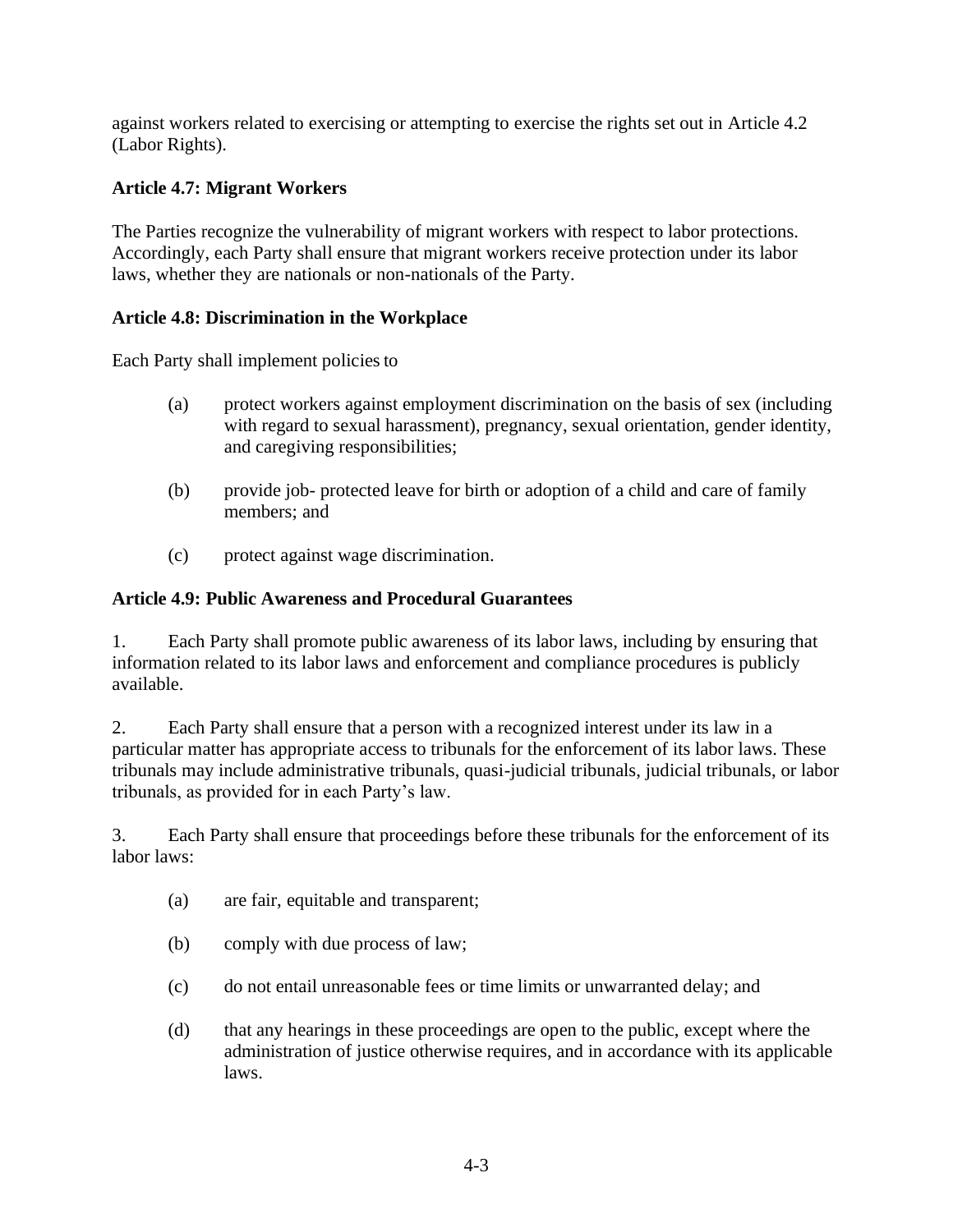- 4. Each Party shall ensure that:
	- (a) the parties to these proceedings are entitled to support or defend their respective positions, including by presenting information or evidence; and
	- (b) final decisions on the merits of the case:
		- (i) are based on information or evidence in respect of which the parties were offered the opportunity to be heard;
		- (ii) state the reasons on which they are based; and
		- (iii) are available in writing without undue delay to the parties to the proceedings and, consistent with its law, to the public.

5. Each Party shall provide, as appropriate, that parties to these proceedings have the right to seek review and, if warranted, correction of decisions issued in these proceedings.

6. Each Party shall ensure that tribunals that conduct or review these proceedings are impartial and independent.

7. Each Party shall ensure that the parties to these proceedings have access to remedies under its law for the effective enforcement of their rights under its labor laws and that these remedies are executed in a timely manner.

8. Each Party shall provide procedures to effectively enforce the final decisions of its tribunals in these proceedings.

9. For greater certainty, and without prejudice to whether a tribunal's decision is inconsistent with a Party's obligations under this Chapter, nothing in this Chapter shall be construed to require a tribunal of a Party to reopen a decision that it has made in a particular matter.

10. Each Party shall ensure that other types of proceedings within its labor bodies for the implementation of its labor laws:

- (a) are fair and equitable;
- (b) are conducted by officials who meet appropriate guarantees of impartiality;
- (c) do not entail unreasonable fees or time limits or unwarranted delay; and
- (d) document and communicate decisions to persons directly affected by these proceedings.

#### **Article 4.10: Public Submissions**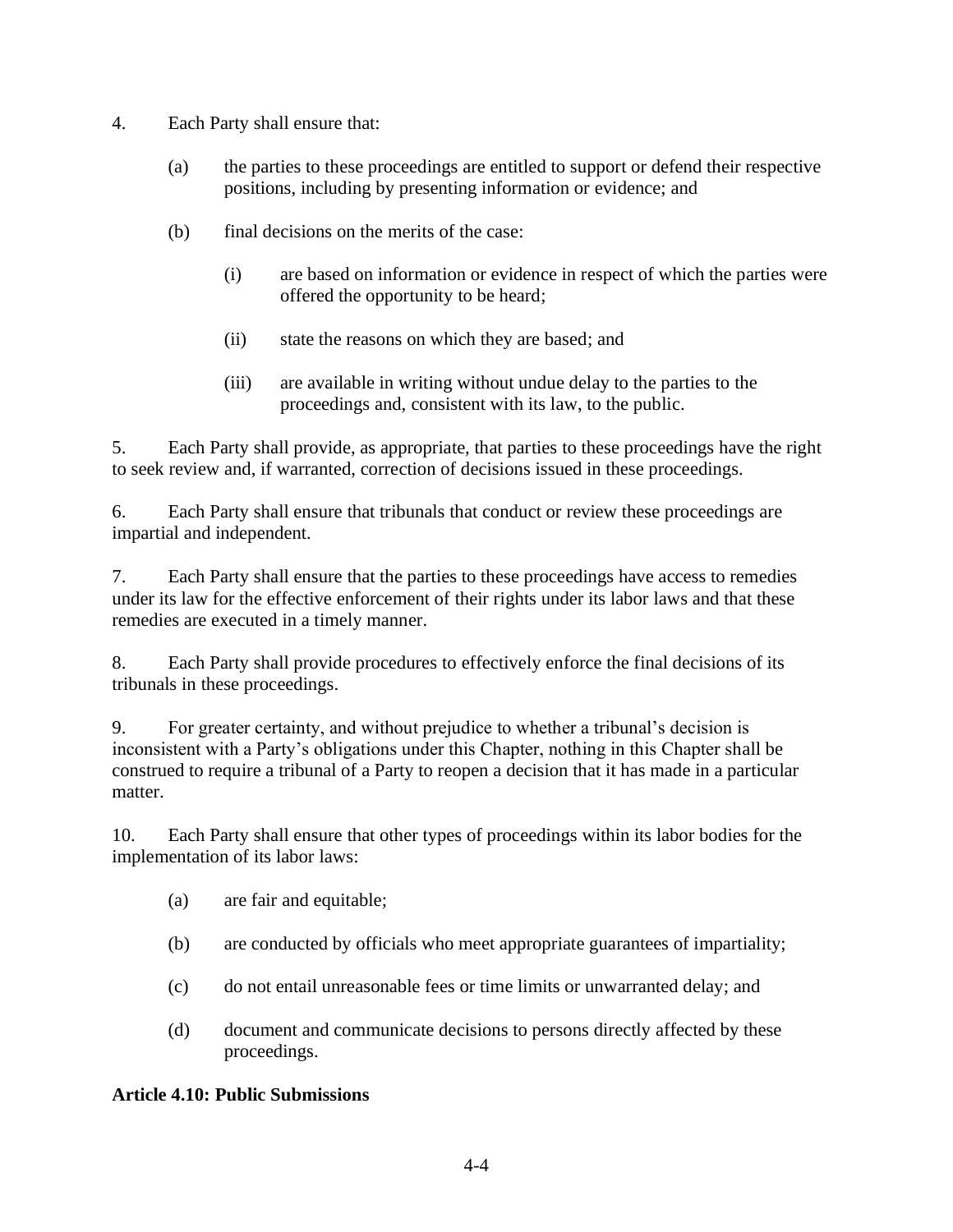1. Each Party, through its contact point designated under Article 4.14 (Contact Points), shall provide for the receipt and consideration of written submissions from persons of a Party on matters related to this Chapter in accordance with its domestic procedures. Each Party shall make readily accessible and publicly available its procedures, including timelines, for the receipt and consideration of written submissions.

- 2. Each Party shall:
	- (a) consider matters raised by the submission and provide a timely response to the submitter, including in writing as appropriate; and
	- (b) make the submission and the results of its consideration available to the other Parties and the public, as appropriate, in a timely manner.

3. A Party may request from the person or organization that made the submission additional information that is necessary to consider the substance of the submission.

## **Article 4.11: Cooperation**

1. The Parties recognize the importance of cooperation as a mechanism for effective implementation of this Chapter, to enhance opportunities to improve labor standards, and to further advance common commitments regarding labor matters, including the principles and rights stated in the ILO Declaration on Rights at Work*.* 

- 2. The Parties may, commensurate with the availability of resources, cooperate through:
	- (a) exchanging of information and sharing of best practices on issues of common interest, including through seminars, workshops, and online fora;
	- (b) study trips, visits, and research studies to document and study policies and practices;
	- (c) collaborative research and development related to best practices in subjects of mutual interest;
	- (d) specific exchanges of technical expertise and assistance, as appropriate; and 23-8
	- (e) other forms as the Parties may decide.

3. In undertaking cooperative activities, the Parties shall consider each Party's priorities and complementarity with initiatives in existence, with the aim to achieve mutual benefits and measurable labor outcomes.

4. Each Party shall invite the views and, as appropriate, participation of its stakeholders, including worker and employer representatives, in identifying potential areas for cooperation and undertaking cooperative activities.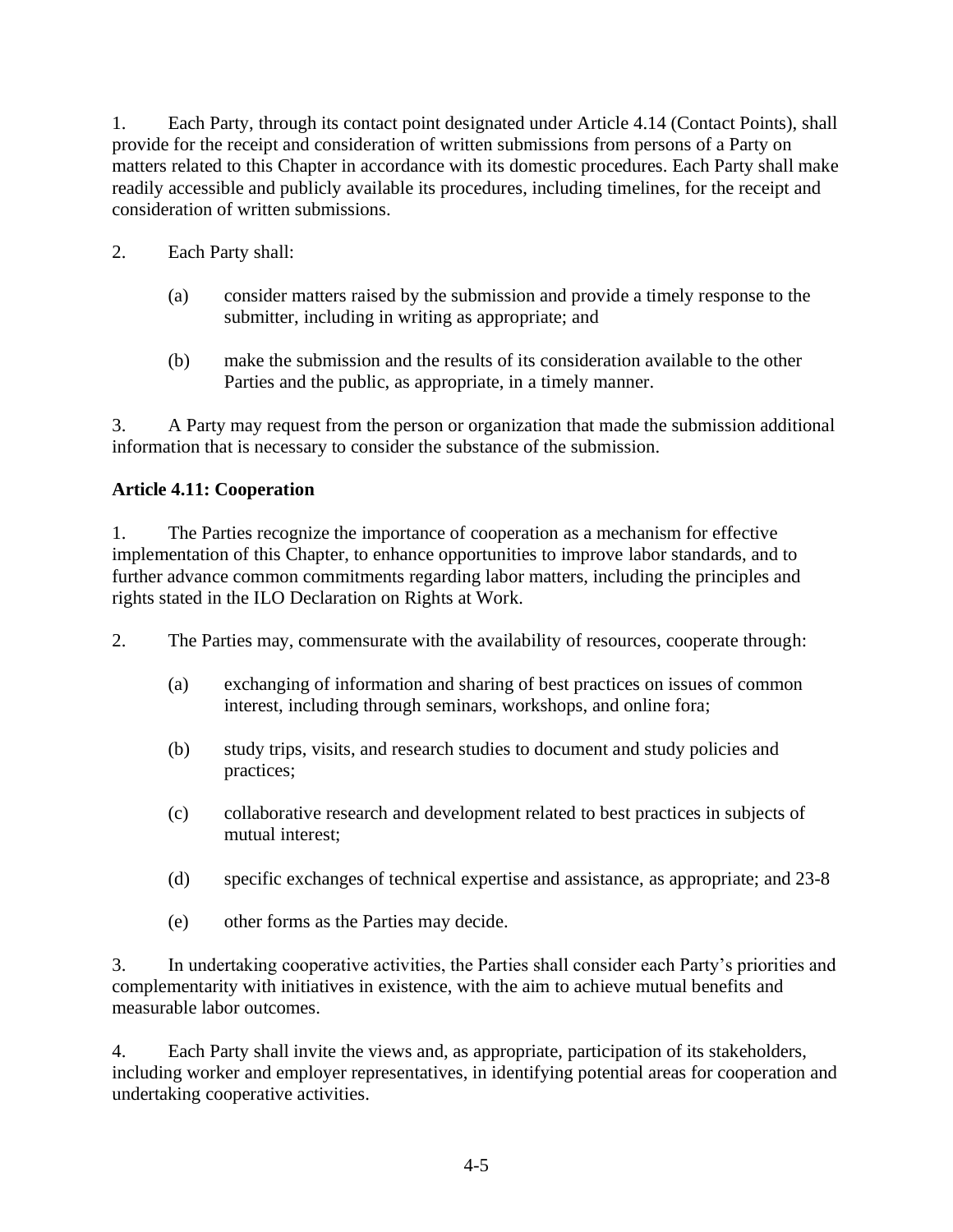- 5. The Parties may develop cooperative activities in the following areas:
	- (a) labor laws and practices, including the promotion and effective implementation of the principles and rights as stated in the ILO Declaration on Rights at Work;
	- (b) labor laws and practices related to compliance with ILO Convention No. 182 *Concerning the Prohibition and Immediate Action for the Elimination of the Worst Forms of Child Labor*;
	- (c) identification and movement of goods produced by forced labor;
	- (d) combatting forced labor and human trafficking, including on fishing vessels;
	- (e) addressing violence against workers, including for trade union activity;
	- (f) occupational safety and health, including the prevention of occupational injuries and illnesses;
	- (g) institutional capacity of labor administrative and judicial bodies;
	- (h) labor inspectorates and inspection systems, including methods and training to improve the level and efficiency of labor law enforcement, strengthen labor inspection systems, and help ensure compliance with labor laws;
	- (i) remuneration systems and mechanisms for compliance with labor laws pertaining to hours of work, minimum wages and overtime, and employment conditions;
	- (j) addressing gender-related issues in the field of labor and employment, including:
		- (i) elimination of discrimination on the basis of sex in respect of employment, occupation, and wages,
		- (ii) developing analytical and enforcement tools related to equal pay for equal work or work of equal value,
		- (iii) promotion of labor practices that integrate and retain women in the job market, and building the capacity and skills of women workers, including on workplace challenges and in collective bargaining,
		- (iv) consideration of gender issues related to occupational safety and health and other workplace practices, including advancement of child care, nursing mothers, and related policies and programs, and in the prevention of occupational injuries and illnesses, and
		- (v) prevention of gender-based workplace violence and harassment;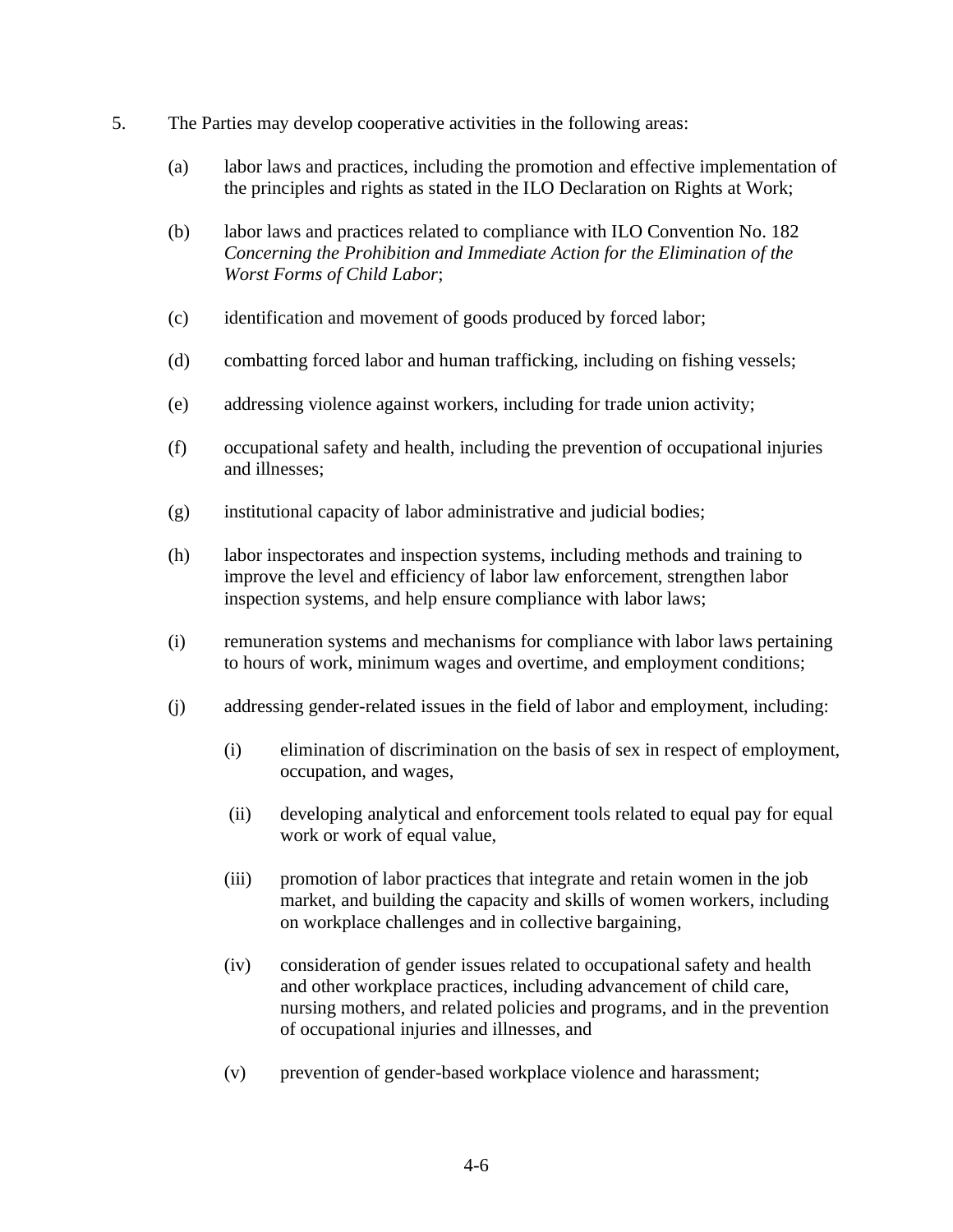- (k) promotion of productivity, innovation, competitiveness, training and human capital development in workplaces, particularly in respect to SMEs;
- (l) addressing the opportunities of a diverse workforce, including:
	- (i) promotion of equality and elimination of employment discrimination in the areas of age, disability, race, ethnicity, religion, sexual orientation, gender identity, and other characteristics not related to merit or the requirements of employment, and
	- (ii) promotion of equality, elimination of employment discrimination, and protection of migrant workers and other vulnerable workers, including low-waged, casual, or temporary workers;
- (m) collection and use of labor statistics, indicators, methods, and procedures, including on the basis of sex;
- (n) social protection issues, including workers' compensation in case of occupational injury or illness, pension systems, and employment assistance schemes;
- (o) labor relations, including forms of cooperation and dispute resolution to improve labor relations among workers, employers, and governments;
- (p) apprenticeship programs;
- (q) social dialogue, including tripartite consultation and partnership;
- (r) with respect to labor relations in multi-national enterprises, promoting information sharing and dialogue related to conditions of employment by enterprises operating in two or more Parties with representative worker organizations in each of the cooperating Parties; and
- (s) other areas as the Parties may decide.

6. The Parties may establish cooperative arrangements with the ILO or other international and regional organizations to draw on their expertise and resources to further the purposes of this Chapter.

# **Article 4.12: Cooperative Labor Dialogue**

1. A Party may request dialogue with another Party on any matter arising under this Chapter at any time by delivering a written request to the contact point that the other Party has designated under Article 4.14 (Contact Points).

2. The requesting Party shall include information that is specific and sufficient to enable the receiving Party to respond, including identification of the matter at issue, an indication of the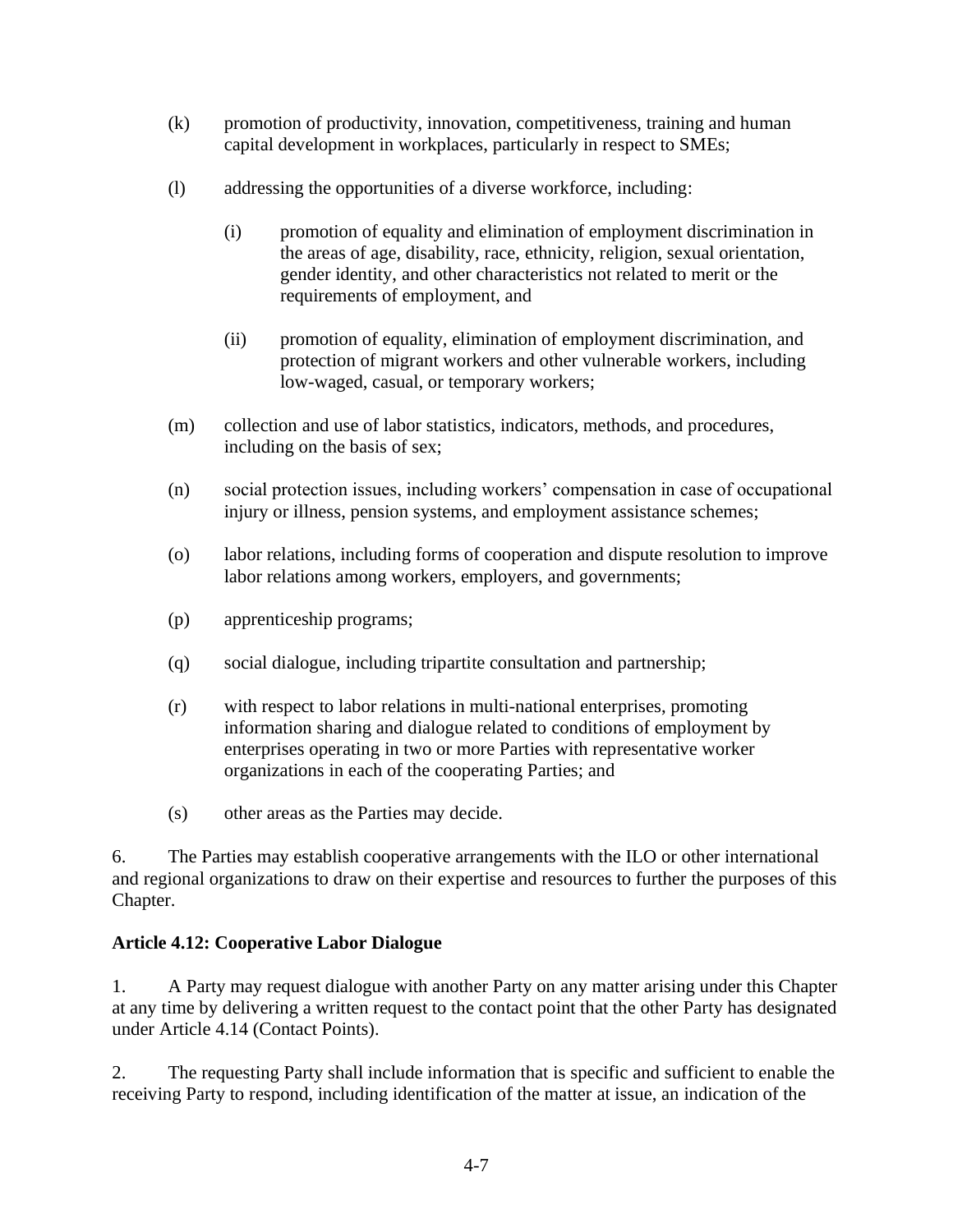basis of the request under this Chapter and, when relevant, how trade or investment between the Parties is affected.

3. Unless the requesting and receiving Parties (the dialoguing Parties) decide otherwise, dialogue must commence within 30 days of a Party's receipt of a request for dialogue. The dialoguing Parties shall engage in dialogue in good faith. As part of the dialogue, the dialoguing Parties shall provide a means for receiving and considering the views of interested persons on the matter.

4. Dialogue may be held in person or by any technological means available to the dialoguing Parties.

5. The dialoguing Parties shall address all the issues raised in the request. If the dialoguing Parties resolve the matter, they shall document the outcome, including, if appropriate, specific steps and timelines that they have decided upon. The dialoguing Parties shall make the outcome available to the public, unless they decide otherwise.

6. In developing an outcome pursuant to paragraph 5, the dialoguing Parties should consider all available options and may jointly decide on a course of action they consider appropriate, including:

- (a) the development and implementation of an action plan in a form that they find satisfactory, which may include specific and verifiable steps, such as on labor inspection, investigation, or compliance action, and appropriate timeframes;
- (b) the independent verification of compliance or implementation by individuals or entities, such as the ILO, chosen by the dialoguing Parties; and
- (c) appropriate incentives, such as cooperative programs and capacity building, to encourage or assist the dialoguing Parties to identify and address labor matters.

# **Article 4.13: Labor Council**

1. The Parties hereby establish a Labor Council composed of senior governmental representatives at the ministerial or other level from trade and labor ministries, as designated by each Party.

2. The Labor Council shall meet within one year of the date of entry into force of this Agreement and thereafter every two years, unless the Parties decide otherwise.

3. The Labor Council may consider any matter within the scope of this Chapter and perform other functions as the Parties may decide.

4. In conducting its activities, including meetings, the Labor Council shall provide a means for receiving and considering the views of interested persons on matters related to this Chapter.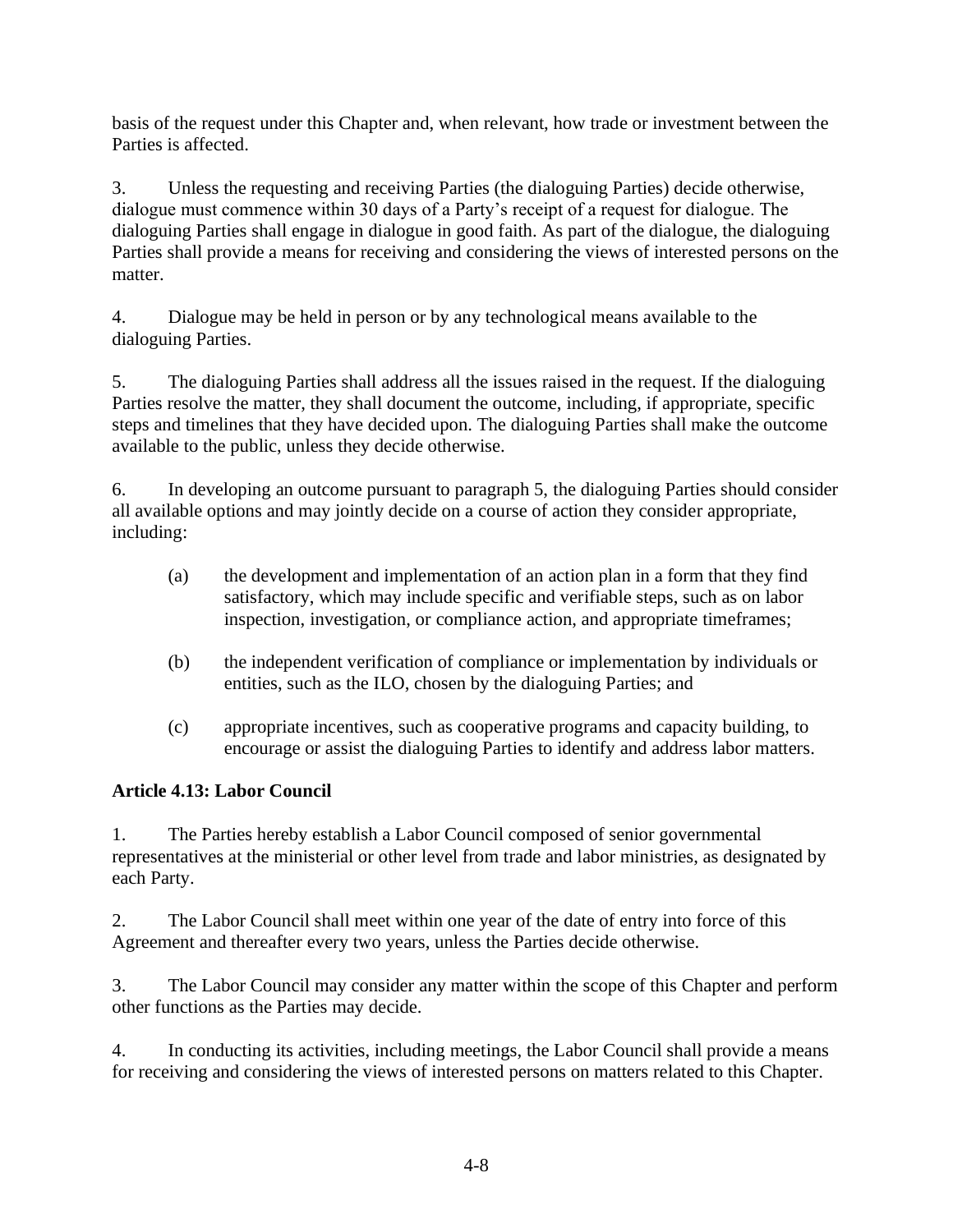If practicable, meetings will include a public session or other means for Council members to meet with the public to discuss matters relating to the implementation of this Chapter.

5. During the fifth year after the date of entry into force of this Agreement, or as otherwise decided by the Parties, the Labor Council shall review the operation and effectiveness of this Chapter and thereafter may undertake subsequent reviews as decided by the Parties.

6. Labor Council decisions and reports shall be made by consensus and be made publicly available, unless the Council decides otherwise.

7. The Labor Council shall issue a joint summary report or statement on its work at the end of each Council meeting.

# **Article 4.14: Contact Points**

1. Each Party shall designate, within 60 days of the date of entry into force of this Agreement, an office or official within its labor ministry or equivalent entity as a contact point to address matters related to this Chapter. Each Party shall notify the other Parties in writing promptly in the event of a change to its contact point.

- 2. The contact points shall:
	- (a) facilitate regular communication and coordination between the Parties, including responding to requests for information and providing sufficient information to enable a full examination of matters related to this Chapter;
	- (b) assist the Labor Council;
	- (c) report to the Labor Council, as appropriate;
	- (d) act as a channel for communication with the public in their respective territories; and
	- (e) work together, including with other appropriate agencies of their governments, to develop and implement cooperative activities, guided by the priorities of the Labor Council, areas of cooperation identified in Article 4.11.5 (Cooperation), and the needs of the Parties.

3. Contact points may communicate and coordinate activities in person or through electronic or other means of communication.

4. Each Party's contact point, in carrying out its responsibilities under this Chapter, shall regularly consult and coordinate with its trade ministry.

# **Article 4.15: Public Engagement**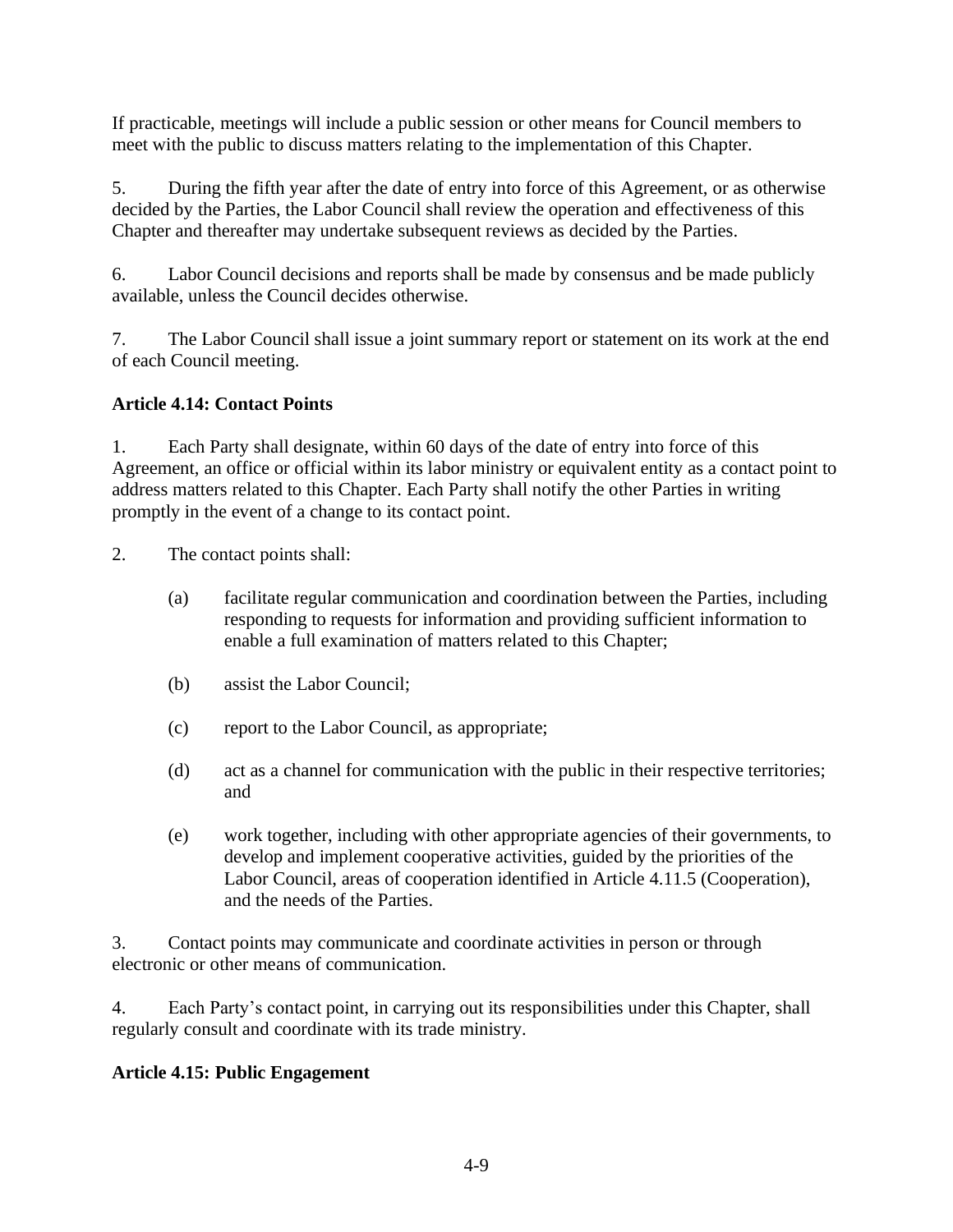Each Party shall establish or maintain, and consult with, a national labor consultative or advisory body or similar mechanism, for members of its public, including representatives of its labor and business organizations, to provide views on matters regarding this Chapter.

#### **Article 4.20: Definitions**

For the purposes of this Chapter:

**ILO Declaration on Rights at Work** means the International Labor Organization (ILO) *Declaration on Fundamental Principles and Rights at Work and its Follow-Up (1998)*;

**labor laws** means statutes and regulations, or provisions of statutes and regulations, of a Party that are directly related to the following internationally recognized labor rights:

- (a) freedom of association and the effective recognition of the right to collective bargaining;
- (b) the elimination of all forms of forced or compulsory labor;
- (c) the effective abolition of child labor, a prohibition on the worst forms of child labor, and other labor protections for children and minors;
- (d) the elimination of discrimination in respect of employment and occupation; and
- (e) acceptable conditions of work with respect to minimum wages, $3$  hours of work, and occupational safety and health.

Each Party shall identify such laws in Annex 4 to this Chapter.

<sup>&</sup>lt;sup>3</sup> For greater certainty, a Party's labor laws regarding "acceptable conditions of work with respect to minimum wages" include requirements under that Party's labor laws to provide wage-related benefit payments to, or on behalf of, workers, such as those for profit sharing, bonuses, retirement, and healthcare.